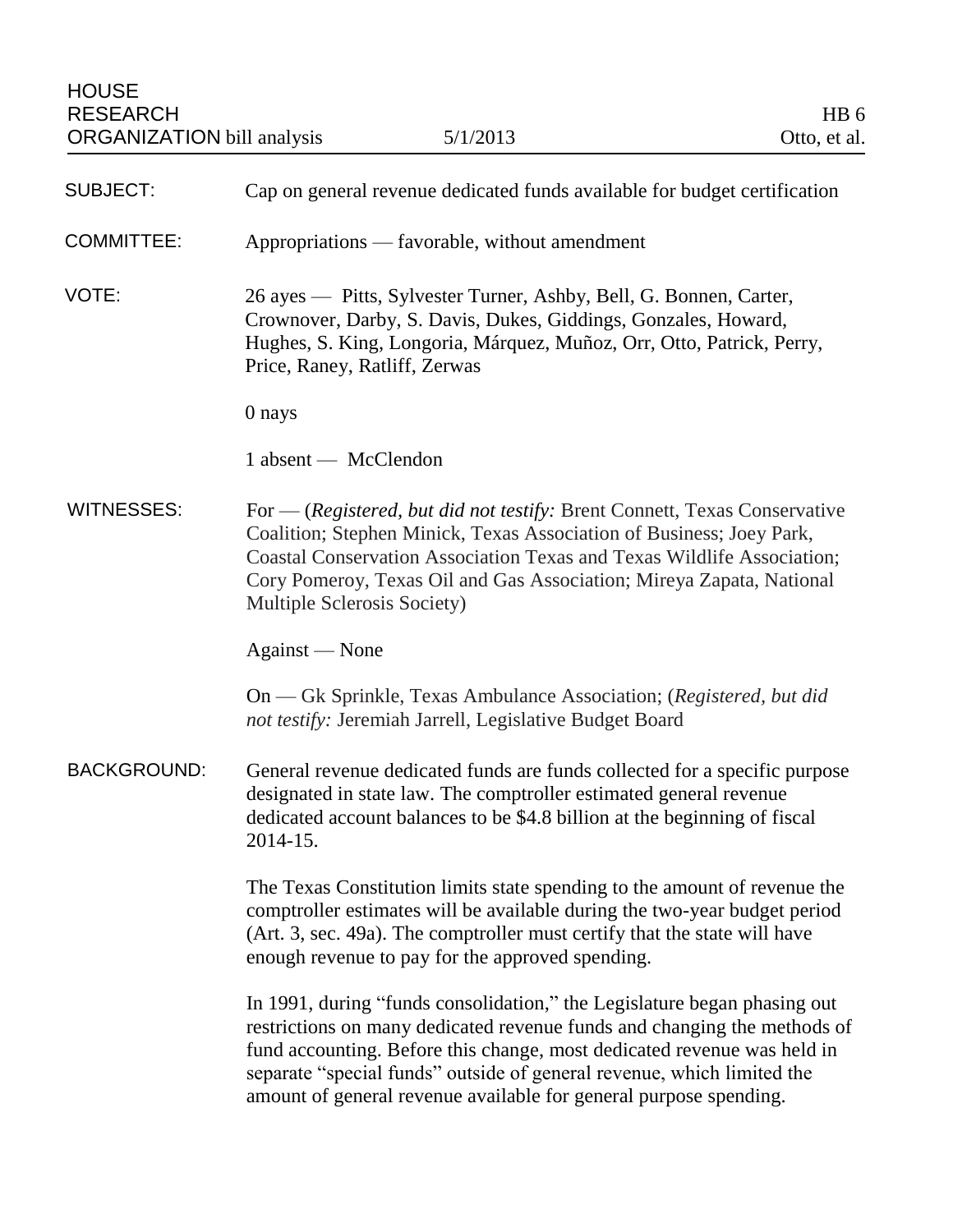|         | Funds consolidation changes also included annual one-day accounting<br>"sweeps." Government Code, sec. 403.095(b) requires that on August 31,<br>2013, cash balances in dedicated revenue accounts that exceed amounts<br>appropriated or encumbered be transferred into general revenue and<br>counted as available general revenue by the comptroller. The<br>availability of dedicated revenues for general governmental purposes is<br>scheduled to expire September 1, 2013. |
|---------|-----------------------------------------------------------------------------------------------------------------------------------------------------------------------------------------------------------------------------------------------------------------------------------------------------------------------------------------------------------------------------------------------------------------------------------------------------------------------------------|
|         | Under Government Code, sec. 403.095 the comptroller includes in the<br>estimate of funds available for general-purpose spending the amounts in<br>general revenue-dedicated accounts expected to exceed appropriations<br>from those accounts at the end of the current biennium.                                                                                                                                                                                                 |
| DIGEST: | HB 6 would place a cap of \$4.8 billion on the amount of general revenue<br>dedicated funds that could be considered for certification of the budget.                                                                                                                                                                                                                                                                                                                             |
|         | The bill also would abolish funds and accounts created or dedicated by an<br>act of the 83rd Legislature on the later of August 31, 2013, or the date of<br>when the act creating the fund or account took effect. Excluded from<br>abolishment would be funds that:                                                                                                                                                                                                              |
|         | were enacted before the 83 <sup>rd</sup> Legislature convened to comply with<br>requirements of state constitutional or federal law;<br>remained exempt from abolishment during funds consolidation in<br>1991;<br>increases in fees or in other dedicated revenue; and<br>increases in fees required to be deposited in a fund covered by the                                                                                                                                    |
|         | bill.<br>Federal funds, trust funds, bond funds, and constitutional funds also would                                                                                                                                                                                                                                                                                                                                                                                              |
|         |                                                                                                                                                                                                                                                                                                                                                                                                                                                                                   |

be exluded.

HB 6 would prevail over any other act of the 83rd Legislature that attempted to create a special fund or account, dedicate revenue to a particular purpose, or modify provisions governing the use of dedicated revenue. Revenue dedicated by another bill enacted by the 83<sup>rd</sup> Legislature would be deposited as non-dedicated general revenue.

This bill would take immediate effect if finally passed by a two-thirds record vote of the membership of each house. Otherwise, it would take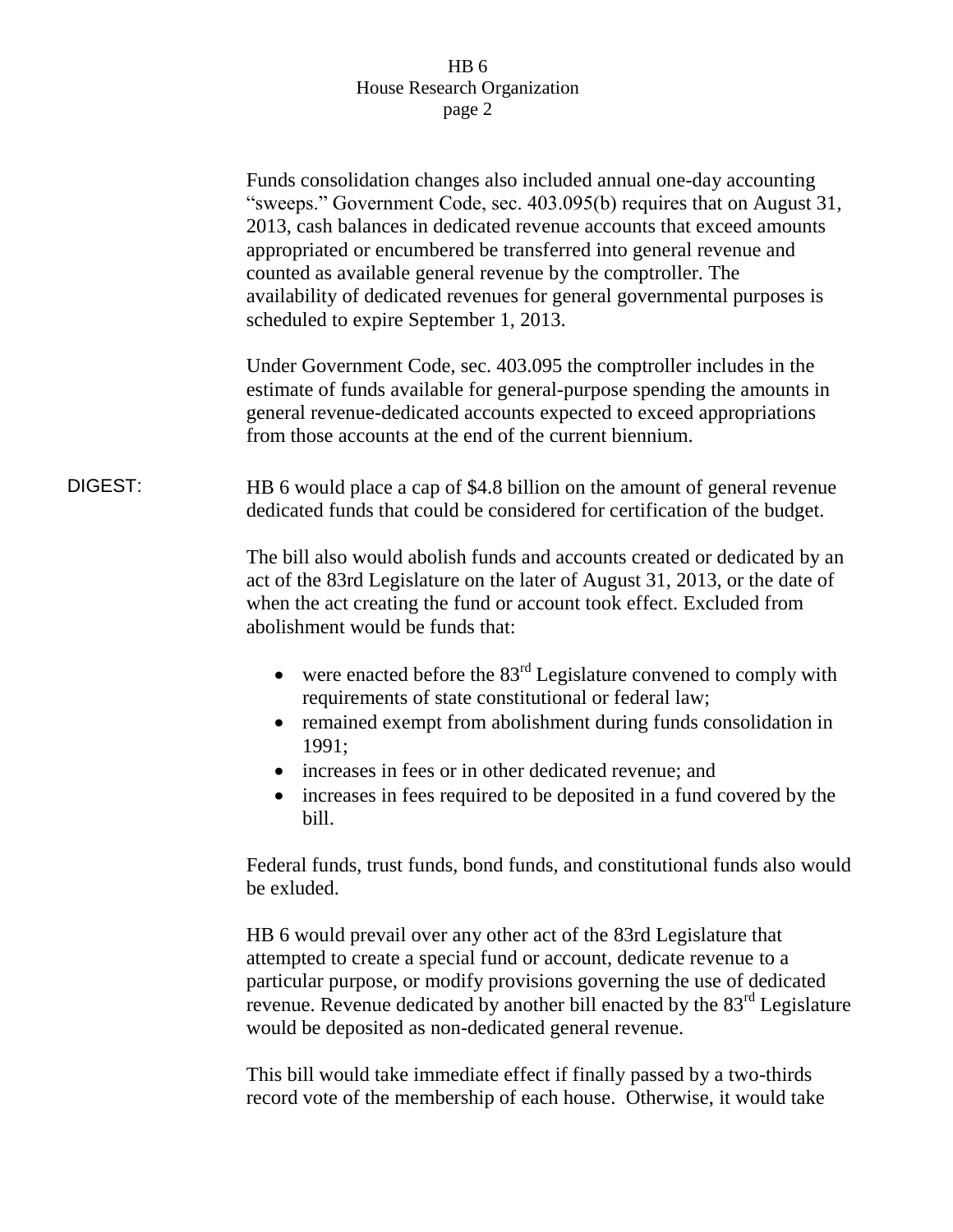effect on the 91st day after the last day of the legislative session. SUPPORTERS SAY: HB 6 would take an important step toward reining in the state's reliance on general revenue dedicated (GRD) funds to certify the budget and would continue the process of fund consolidation and preservation begun by recent Legislatures. **Cap on GRD funds for certification.** HB 6 would get the state onto the path of reducing reliance on GRD funds. Placing a cap on the amount of GRD funds that the comptroller could count toward certification of the budget would halt the growth of this practice and give the Legislature time to weigh further measures to reduce reliance on these funds. Adopting a cap also would affirm that the Legislature recognized the importance of spending funds on the purposes for which they were collected and was setting a precedent to make this a priority in future sessions. The Legislature has been using dedicated funds for certification purposes for two decades. Unfortunately, it is impossible to end this practice in one session. The comptroller recently estimated that there would be about \$4.8 billion available in GRD funds for fiscal 2014-15. Eliminating this balance through fee cuts, refunds, appropriations, and other measures will take time. HB 6 and a related bill, HB 7 by Darby, as well as measures in the House-passed version of the proposed fiscal 2014-15 budget, would together take important steps toward reducing the state's long-term reliance on unspent GRD funds. Although there are significant unspent balances of GRD, it is important to note that these funds are never spent for a unintended purpose.

> Adopting provisions that commit future legislatures to a specific policy, like a ratchet-down rule for GRD that can be counted toward certification, could prevent future legislatures from doing what they all must do — craft measured solutions to the pressing problems of their time. There are many variables that affect the appropriations process each session. Every legislature has a unique challenge of funding pressing needs with limited resources. Restricting the ability of future legislatures to tailor laws to unique circumstances would invite unintended consequences.

> **Continuation of funds consolidation.** HB 6 includes provisions that each Legislature has adopted since the process of fund consolidation. Since 1991, the Legislature has been phasing out restrictions on many dedicated revenue funds and changing the methods of fund accounting. In the past,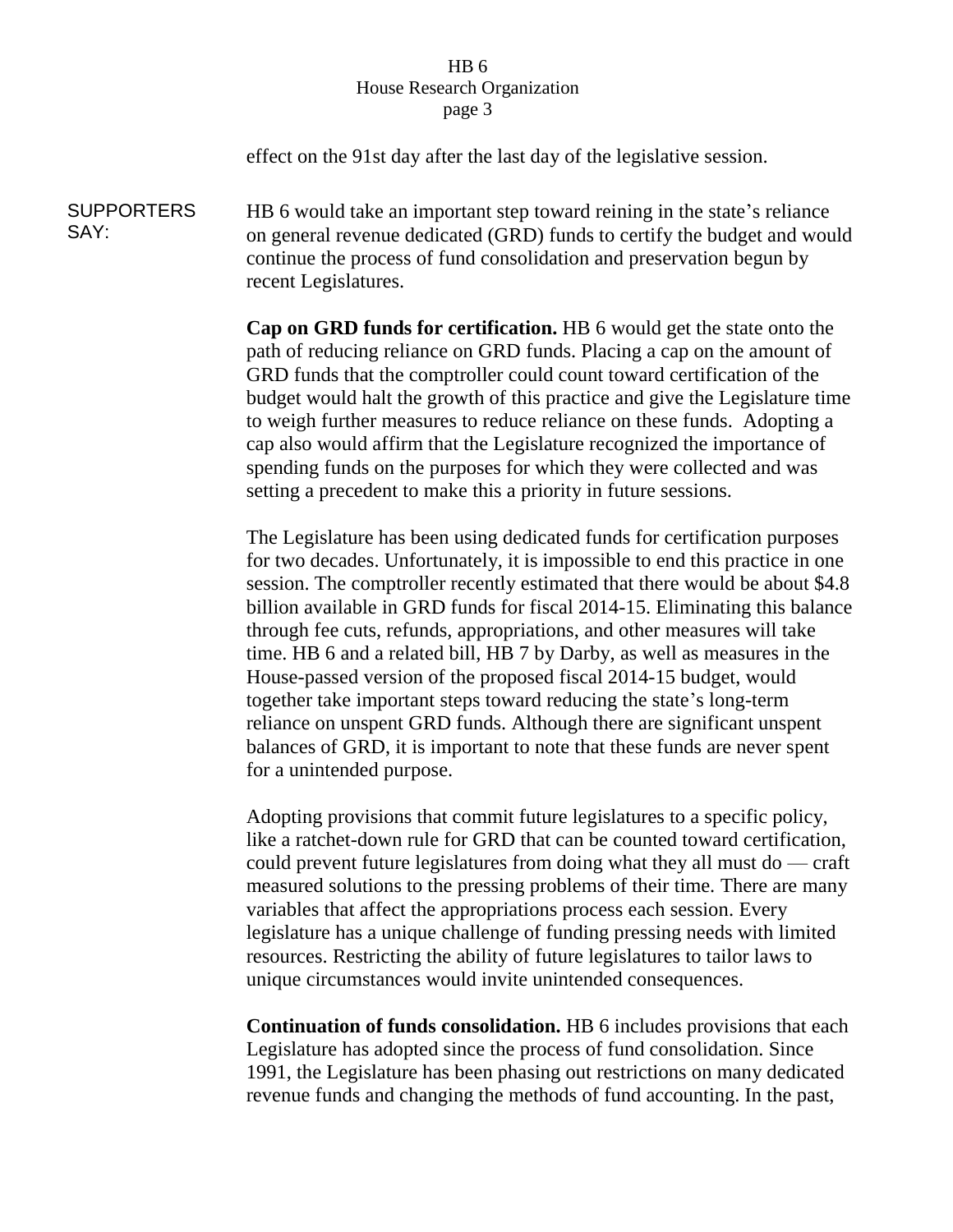most dedicated revenue was held in separate special funds outside of general revenue, limiting the amount of general revenue available for general purpose spending. HB 6 would ensure that laws enacted by the 82nd Legislature did not run afoul of this policy.

Cash balances in dedicated revenue accounts that exceeded amounts appropriated or encumbered would be "swept" or transferred into general revenue and counted as available general revenue by the comptroller for purposes of budget certification. HB 6 would continue this practice so that more general revenue could be made available for state priorities such as education, health care, and public safety. The availability of dedicated revenues for general governmental purposes is scheduled to expire September 1, 2013, and the bill would extend this authority for another two years.

### OPPONENTS SAY:

While HB 6 would be a step in the right direction, it would not go far enough in addressing the state's reliance on using GRD fund balances for budget certification.

**Cap on GRD funds for certification.** Under-appropriating from GRD funds to preserve enough unspent revenue to certify the budget amounts to raising fee revenue for one purpose and diverting the funds to another purpose. Honesty and transparency in budgeting call for spending funds on the purpose for which they were collected. If the state is not willing to spend the account balances, then it should be willing to refund the money to taxpayers.

One way the Legislature could eliminate diversions of GRD from their intended purposes would be to abolish the dedication of revenue and GRD accounts altogether and then sweep the balances of those funds into the General Revenue Fund. The would result in a gain in to general revenue and the elimination of all restrictions on previously dedicated revenue.

Another option for reducing reliance on GRD accounts for certification would be to enact a cap that would then decrease, or ratchet down, each biennium until it reached a level the Legislature deemed appropriate. This would have the effect of forcing future legislatures to confront GRD diversions and either find alternative sources of funding or scale back spending, or both. Under this scenario, the Legislature also could eventually ratchet the cap down to \$0 and include an expiration of the authority to count dedicated account balances toward certification. This